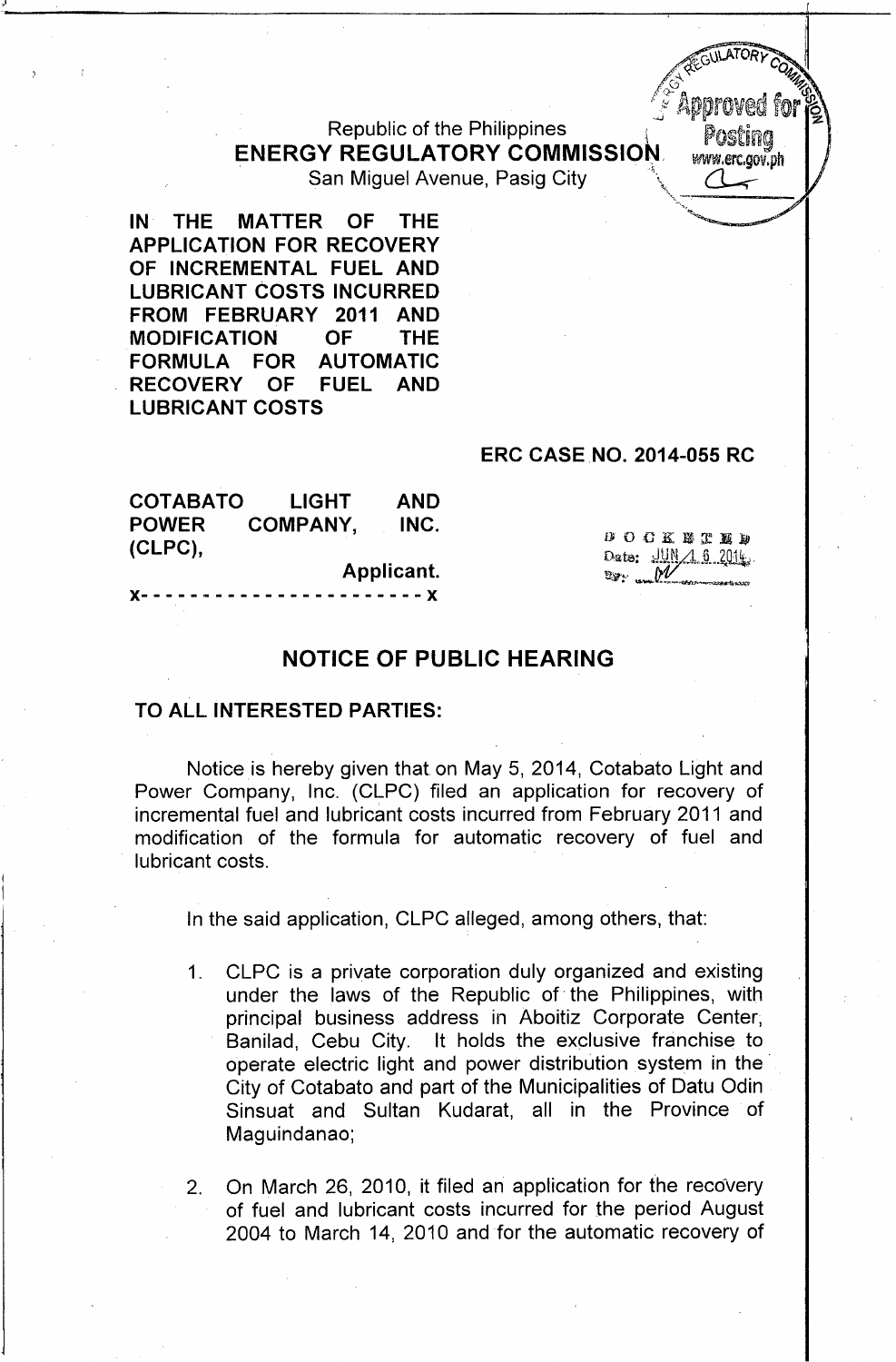- *LC = Lubricant Cost for the previous month, subject to heat rate cap of 0.00162 Itr/kWh or the actual heat rate, whichever is lower*
	- $S =$ *kWh sales for the previous month"*
- 4. Inasmuch as the formula on the automatic recovery of fuel and lubricant costs commenced implementation only after January 2011 when the Order was released, there remained fuel and lubricant costs it incurred but unrecovered for the period March 15, 2010 to January 2011. Hence, it filed an application for the recovery of actual fuel and lubricant costs incurred for the said period.<sup>2</sup> which the Commission, in its Decision dated September 26, 2011 approved, as follows:

"WHEREFORE, the foregoing premises considered, the application filed by Cotabato Light and Power Company, Inc. (CLPC) for the recovery of its actual fuel and lubricant costs incurred for the period March 15, 2010 to January 2011 is hereby **APPROVED with MODIFICATION.**

Accordingly, CLPC is authorized to recover the fuel and lubricant costs (on top of the existing fuel recovery charge of PhpO.0298/kWh) amounting to Php17,275,184,43, equivalent to PhpO.1554/kWh, effective on the next billing cycle from receipt of this Decision until such time that the full amount shall have been recovered."

## **Incremental Fuel and Lubricant Costs**

5. In its Order dated December 6, 2010 in ERC Case No. 2010-023 RC (the "Order"), the Commission prescribed a formula for the automatic recovery of its fuel and lubricant costs, which commenced implementation of the formula for the billing month February 2011;

<sup>2</sup> ERC Case No. 2011-068 RC captioned "In the Matter of the Application for Recovery of Actual Fuel and Lubricant Costs Incurred for the period March 15, 201 to January 2011."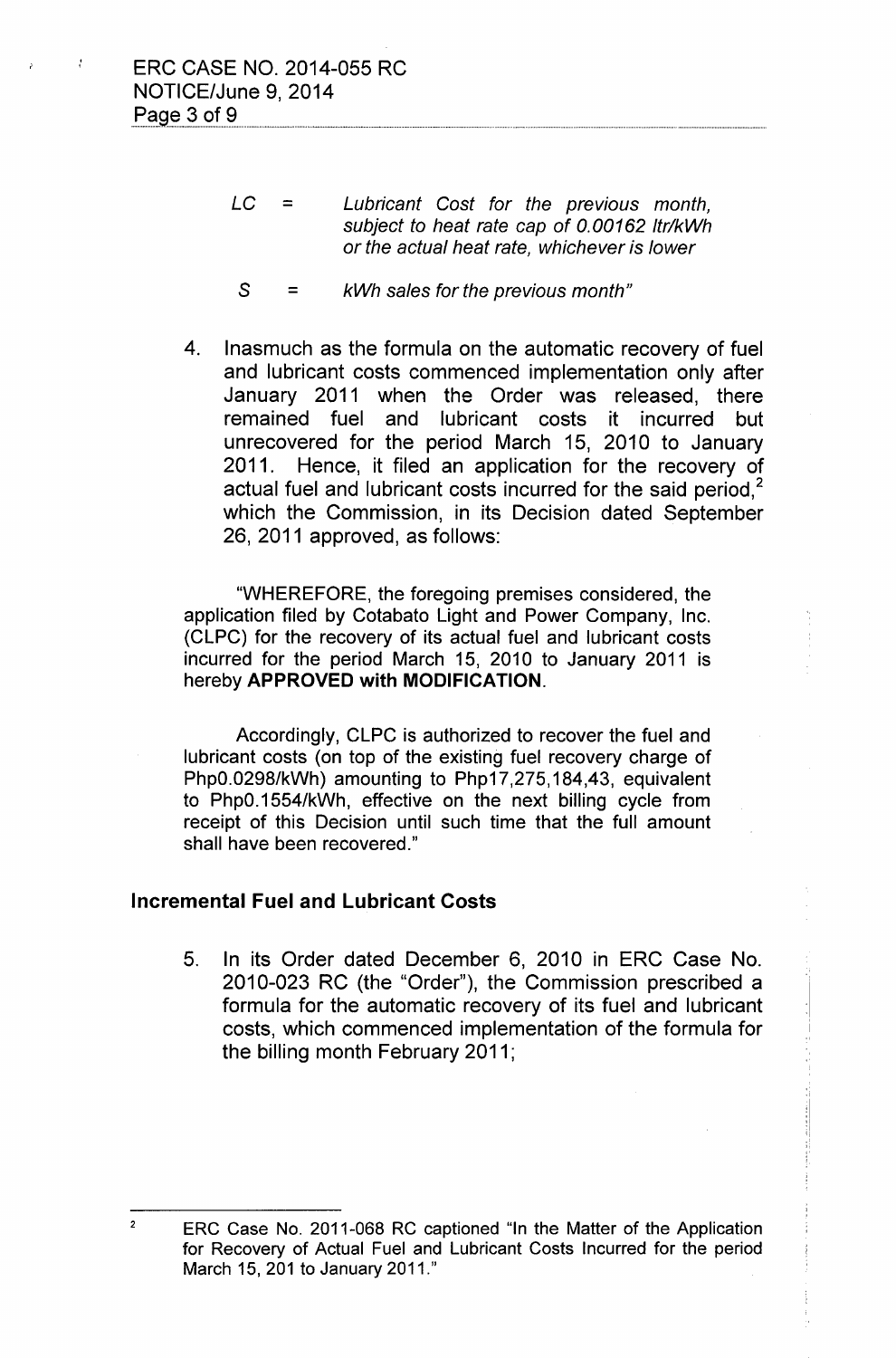- 6. Under the formula, a heat rate cap of 0.26 liter/kWh or the actual heat rate, whichever is lower, is imposed on fuel costs, while a heat rate cap of 0.00162 liter/kWh or the actual heat rate, whichever is lower, is imposed on lubricant costs;
- 7. Unfortunately for it, implementation of the heat rate caps have since resulted in fuel and lubricant costs which, although actually and legitimately incurred, have continued to grow even as it has been unable to recover the same. With its recovery limited by the heat rate caps, it is forced to shoulder the remaining fuel and lubricant costs, thus, gravely affecting its financial viability;
- 8. As this burden continues to be made heavier by the constantly increasing prices of fuel and foreign currency, it seeks the authorization of the Commission to recover fuel and lubricant costs incurred from February 2011, which have remained unrecovered with the use of the automatic recovery formula. Thus, as of the period from February 2011 to December 2013, $3$  unrecovered costs amount to:

|                                        | February – December 2011 (PhP) | 2012 (PhP)   | 2013 (PhP)   | Total (PhP)  |
|----------------------------------------|--------------------------------|--------------|--------------|--------------|
| Unrecoverable<br><b>Fuel Costs</b>     | 154,700.40                     | 889,961.09   | 1,087,293.74 | 2,131,955.23 |
| Unrecoverable<br>Lube Oil Costs        | 220,724.18                     | 926,487.45   | 454,012.10   | 1,601,223.73 |
| Total<br>Unrecoverable<br><b>Costs</b> | 375,424.58                     | 1,816,448.54 | 1,541,305.84 | 3,733,178.96 |

9. Further, considering that the operation of the CLPC plant is on a continuing basis, it prays for the recovery of incremental fuel and lubricant costs still to be incurred, and resulting from the implementation of the automatic recovery formula following December 2013. Such recovery shall be subject to the modification of the automatic recovery formula, if approved by the Commission as hereinafter prayed for;

<sup>&</sup>lt;sup>3</sup> The detailed computation of the incremental fuel and lubricant costs from February 2011 to December 2013 is attached as Annex "A" hereof.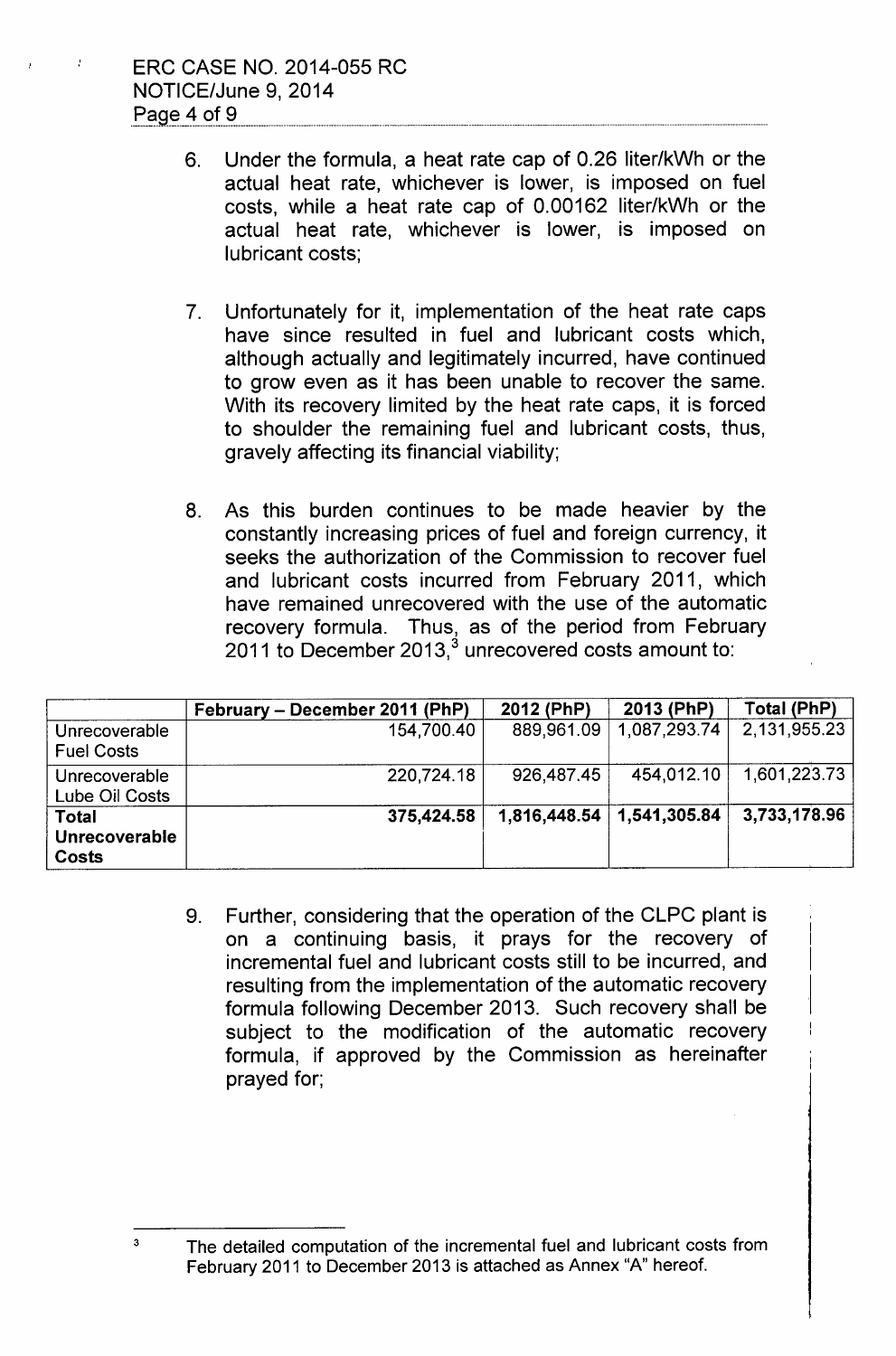$\mathcal{L}_{\mathcal{A}}$ 

- 10. The incremental fuel and lubricant costs of Three Million Seven Hundred Thirty-Three Thousand One Hundred Seventy-Eight and 96/100 (PhP3, 733,178.96), as well as those incurred following December 2013, represent actual costs it has incurred, and will incur, solely for fuel and lubricants, with the labor component not included from the amounts proposed to be recovered. These incremental fuel and lubricant costs are likewise not included in the computation of operation and maintenance costs in its performance-based rate application;
- 11. It proposes to recover the incremental fuel and lubricant costs over a period of twelve (12) months, with the incremental fuel and lubricant costs for February 2011 to December 2013 of **PhP3,733,178.96** translating to a monthly cost recovery of PhPO.0308/kWh, computed as follows:

| <b>Estimated cost recovery</b><br>rate per month | <b>EXECUTE:</b> | PhP3,733,178.96<br>121,231,034 kWh* |
|--------------------------------------------------|-----------------|-------------------------------------|
|                                                  |                 | <b>PhP0.0308/kWh</b>                |

*\*Actual energy sales of CLPC for 2013.*

- 12. The costs above-proposed are reasonable, just and fair under the premises given that they are actual and legitimate costs incurred in relation to the operation of its generating plant. These costs are evidently material and constitute a considerable drain on its finances inasmuch as they are incurred from day to day without any means of recovery other than through the instant application;
- 13. While it is aware of the rationale for setting the heat rate caps, the old age of the plant is an actual and immutable fact which has made meeting the caps unrealistic and greatly difficult for the plant. At a service life of fifty (50) years, more or less, a plant's performance and efficiency will surely erode - a circumstance impossible to change or improve unless substantial rehabilitation or overhaul or even replacement is undertaken. Simply put, it is an impossible situation for it to comply with heat rate caps that are apt to, or have been determined based on, younger and, definitely, more efficient plants;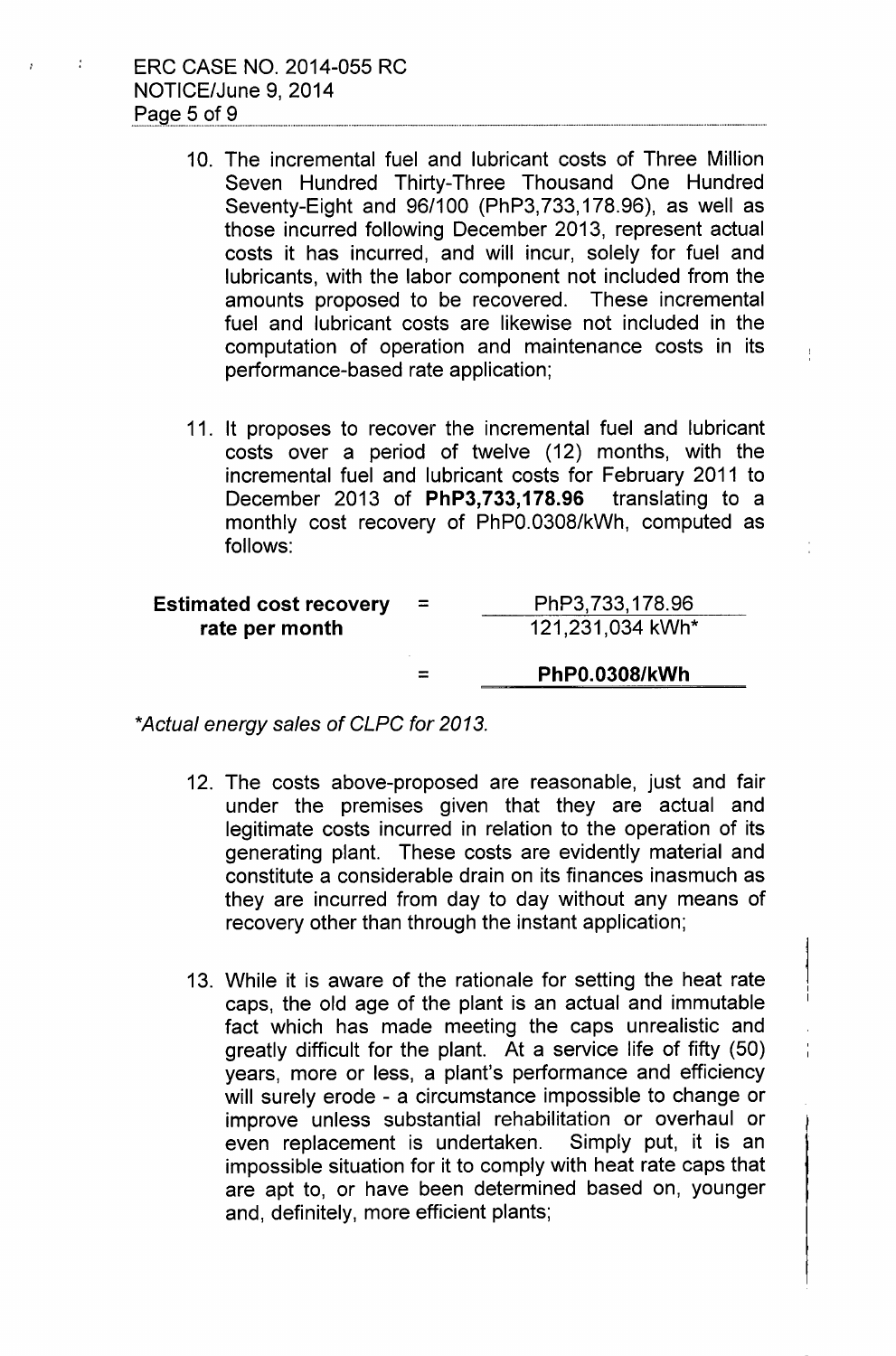$\frac{1}{\pi}$ 

- 14. Nevertheless, it has, as always, remained conscientious and diligent in handling and maintaining the plant in order that it can be called upon to serve its consumers particularly in periods of supply deficit in Mindanao. At the same time, it, bearing in mind its legal mandate to supply electricity in the least cost manner to its captive market (subject to the collection of retail rate duly approved by the  $ERC$ ),<sup>4</sup> continually ensures that the benefits derived from operating the plant far outweigh its costs;
- 15. It is in light of the foregoing, it requests the understanding of the Commission in respect of its difficult predicament *visa-vis* meeting the heat rate caps, by way of allowing it to recover the incremental fuel and lubricant costs incurred and paid over and above the caps;

# **Application of 0.34 liter/kWh in the Interruptible Load Program (ILP) Rules**

16. Drawing from its difficult experience in the implementation of the heat rate caps set forth in the automatic recovery formula, it requests its amendment, thus:

$$
FCA = \frac{(FC + LC)}{S}
$$

*Where:*

- *FCA* = *Fuel Cost Adjustment for the current Month*
- *FC* = *Fuel Cost for the previous month, subject to heat rate cap* of *0.-2634 Itr/kWh or the actual heat rate, whichever is lower*
- *LC* = *Lubricant Cost for the previous month, subject to heat rate cap* of *0.00162 Itr/kWh or the actual heat rate, whichever is lower*
	- S = *kWh sales for the previous month*

<sup>4</sup> Section 23 of Republic Act No. 9136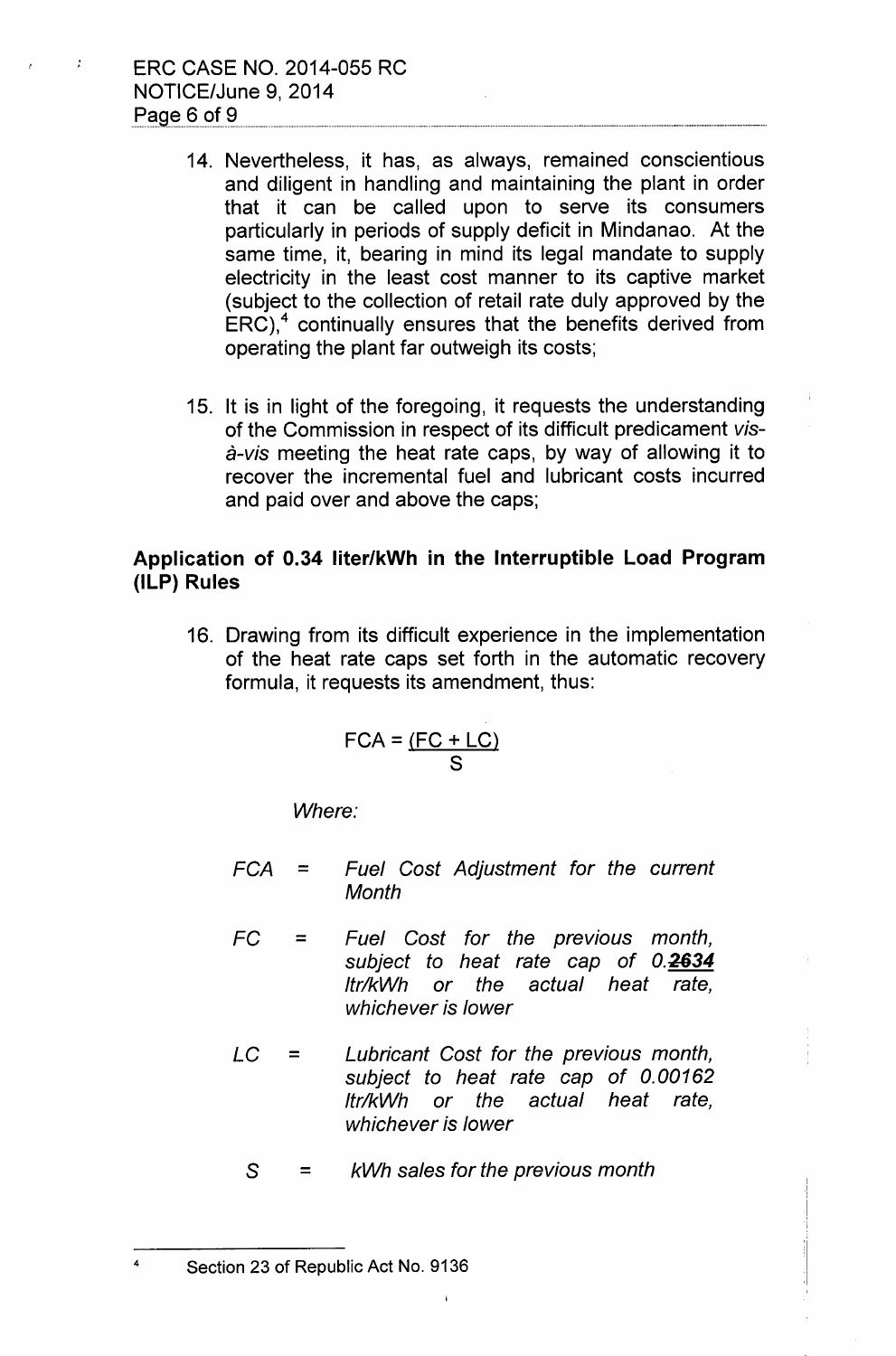$\ddot{\bullet}$ 

- 17. The proposed heat rate cap of 0.34 liter/kWh is the fuel consumption rate set by the Commission in Resolution No. 8, Series of 2013,<sup>5</sup> which amended Resolution No. 8, Series of 2010,<sup>6</sup> otherwise known as the "Rules to Govern *the Interruptible Load Program* of *Distribution Utilities".* This closely approximates the actual fuel consumption efficiency of the CLPC's plant which has become inefficient considering its old age, with most of its engines having been commissioned as far back as in the 1960s. With the inevitable wear and tear causing the plant to run at less than optimum, it is simply beyond its control to keep the plant's fuel consumption within the heat rate caps set out in the automatic recovery formula under the Order;
- 18. Considering the continuing power shortage in Mindanao, it has been compelled to run its plant notwithstanding that its continued operation has contributed to the further deterioration of the plant. In performing its responsibility of providing supply to end-users within its franchise area, however, it must bear the incremental costs of fuel and lubricants which cannot be recovered under the formula. With the Mindanao power situation not appearing to improve anytime in the near future, it cannot afford for its costs to accumulate without any hope of recovery. The impact on its financial viability is a serious burden which will adversely affect the quality of service it renders to its customers; and
- 19. It prays that, after trial on the merits, the Commission approve the following:
	- 19.1 Recovery of the amount of **PhP3,** 733,178.96 representing incremental fuel and lubricant costs incurred from February 2011 to December 31, 2013, for a period of twelve (12) months or an estimated monthly rate impact of PhPO.0308/kWh;

<sup>5</sup> A Resolution Amending Article IV, Section 1 of the *"Rules to Govern the Interruptible Load Program of Distribution Utilities".*

<sup>6</sup> "A *Resolution Adopting the Rules to Govern the Interruptible Load Program (ILP) of Distribution Utilities (DUs)".*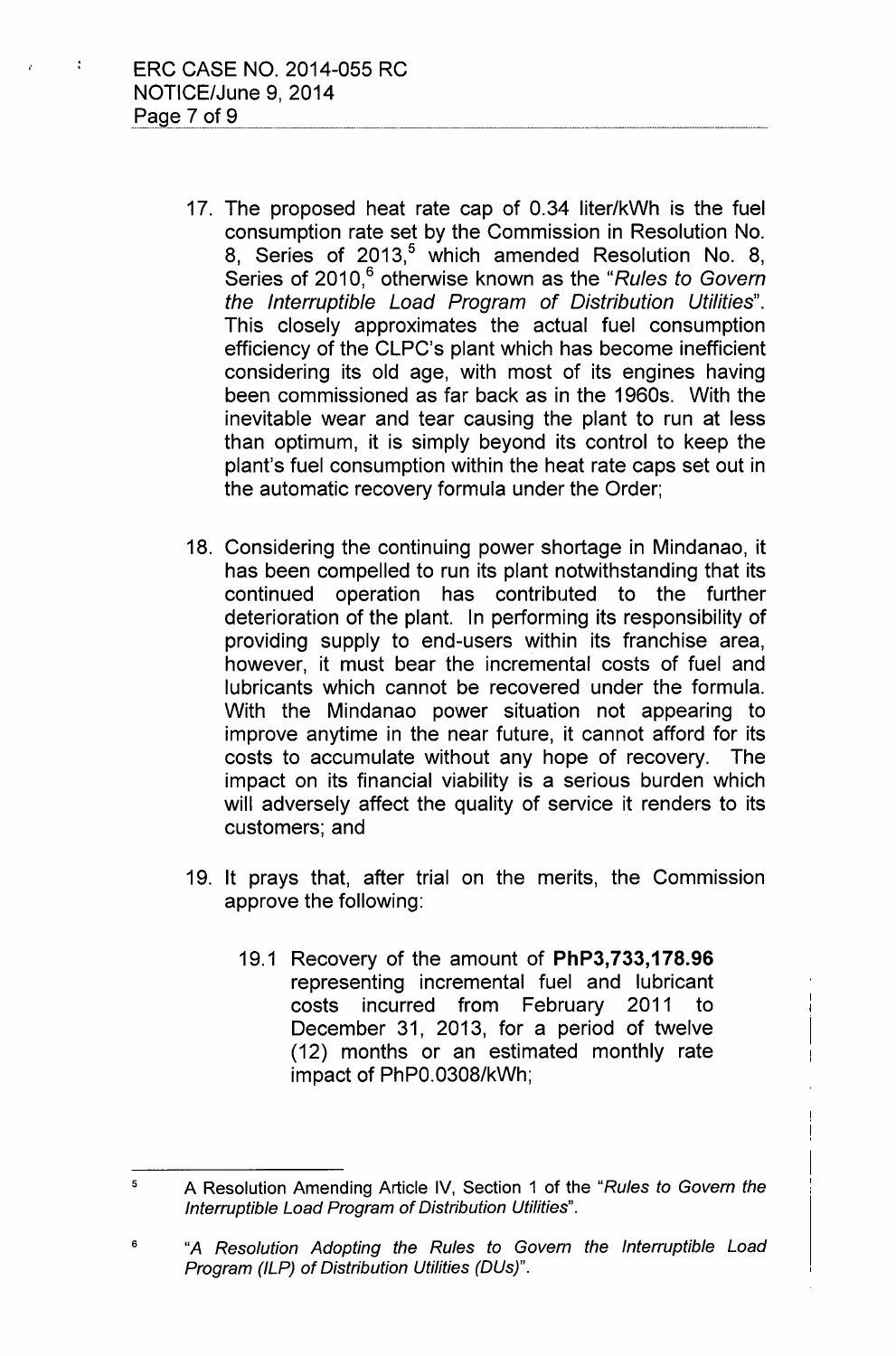- 19.2 Recovery of incremental fuel and lubricant costs incurred following December 31, 2013, subject to any amendment of the automatic recovery formula; and
- 19.3 Amendment of the automatic recovery formula, thus:

$$
FCA = \frac{(FC + LC)}{S}
$$

*Where:*

*FCA = Month Fuel Cost Adjustment for the current*

- *FC = Fuel Cost for the previous month, subject to heat rate cap* of *0.2634 Itr/kWh or the actual heat rate, whichever is lower*
- *LC .* = *Lubricant Cost for the previous month, subject to heat rate cap* of *0.00162 Itr/kWh or the actual heat rate, whichever is lower*
	- s <sup>=</sup> *kWh sales for the previous month.*

On June 4, 2014, CLPC filed a *"Motion to Reset Venue* of *Hearing on July* 22, *2014"* praying that the venue of hearing be transferred from CLPC's Main Office, Sinsuat Avenue, Cotabato City to the Commission's Field Office in Davao City in view of the recent incidents of violence in and around the area of Cotabato City.

The Commission has set the application anew for jurisdictional hearing, expository presentation, pre-trial conference and evidentiary hearing on July 22, 2014 (Tuesday) at two o'clock in the afternoon (2:00 P.M.) at the Energy Regulatory Commission-Mindanao Field Office (ERC-MFO), Mezzanine Floor, Mintrade Building, Monteverde Avenue corner Sales Street, Davao City.